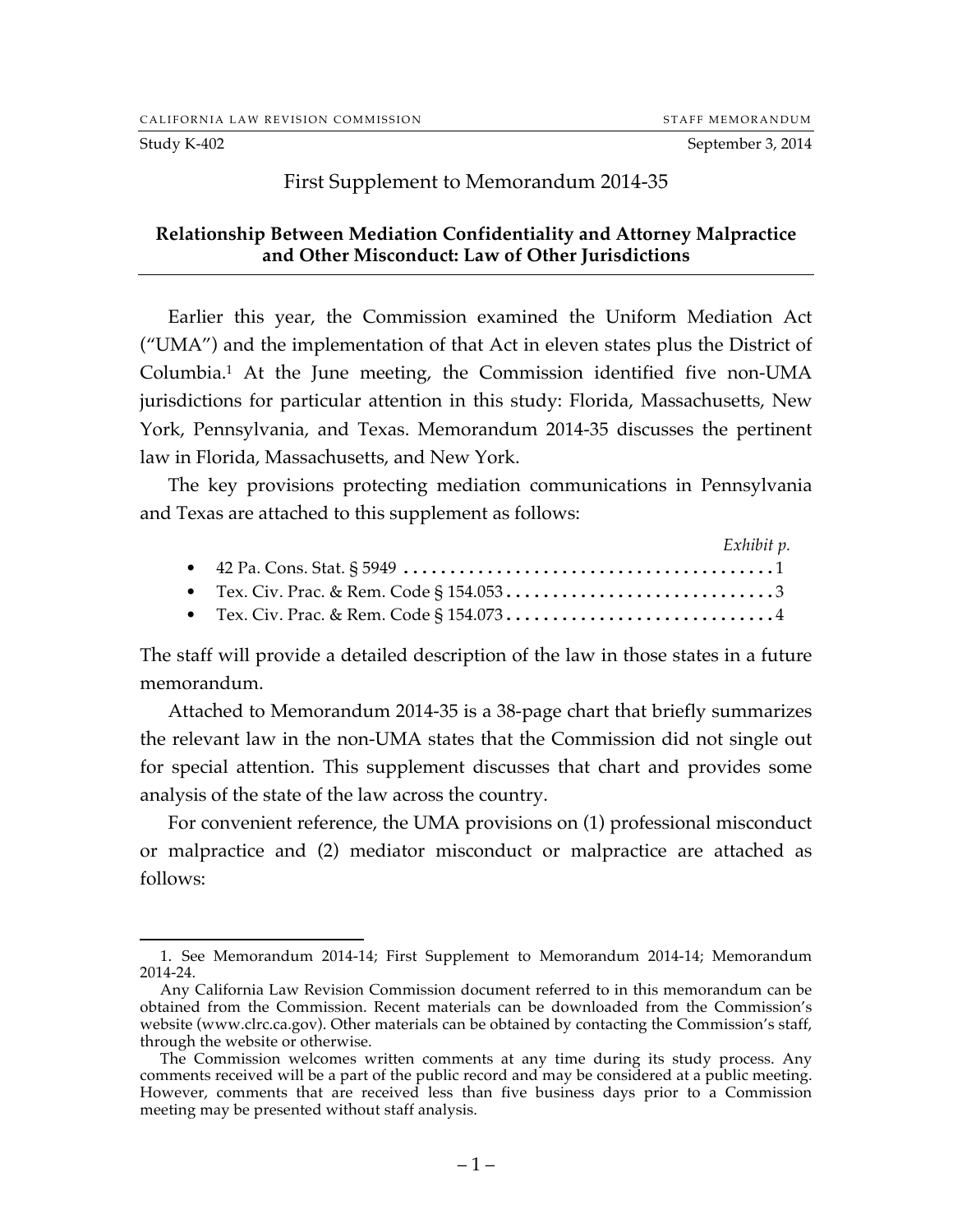|  | Exhibit p. |  |
|--|------------|--|
|  |            |  |
|  |            |  |

Also attached is the following 2-page table, which provides an overview of the information we have gathered about the fifty states and the District of Columbia:

*Exhibit p.*

| • CLRC staff, Summary Table: States with Express Exception(s) for |
|-------------------------------------------------------------------|
|                                                                   |

We begin by saying a few words about the chart attached to Memorandum 2014-35.

CHART ENTITLED "PROTECTION OF MEDIATION COMMUNICATIONS: NON-UMA STATES (EXCEPT CA, FL, MA, NY, PA & TX)"

The 38-page chart attached to Memorandum 2014-35 compiles information about how 33 non-UMA jurisdictions have approached mediation communications.2 For each of those jurisdictions, the staff has provided:

- (1) A citation to the statute(s) or rule(s) on protection of mediation communications.
- (2) A quotation of key language in the governing statute(s) or rule(s).
- (3) Some staff comments on the law, particularly aspects of the law most pertinent to this study (provisions relating to professional misconduct and malpractice).
- (4) In some instances, additional information, such as references to relevant cases or commentary.

As noted in Memorandum 2014-35, our research has been extensive, but not exhaustive. It is possible that we did not fully describe the pertinent law in one or more jurisdictions. However, the chart attached to Memorandum 2014-35 gives a good general picture of the law in these non-UMA states, and contains an abundance of information that may be useful in this study.

**We encourage members of the Commission and other interested persons to examine that chart carefully.** Through such examination, whether before or after the upcoming meeting, readers will gain an appreciation for the variety of

 <sup>2.</sup> Alabama, Alaska, Arizona, Arkansas, Colorado, Connecticut, Delaware, Georgia, Indiana, Kansas, Kentucky, Louisiana, Maine, Maryland, Michigan, Minnesota, Mississippi, Missouri, Montana, Nevada, New Hampshire, New Mexico, North Carolina, North Dakota, Oklahoma, Oregon, Rhode Island, South Carolina, Tennessee, Virginia, West Virginia, Wisconsin, and Wyoming.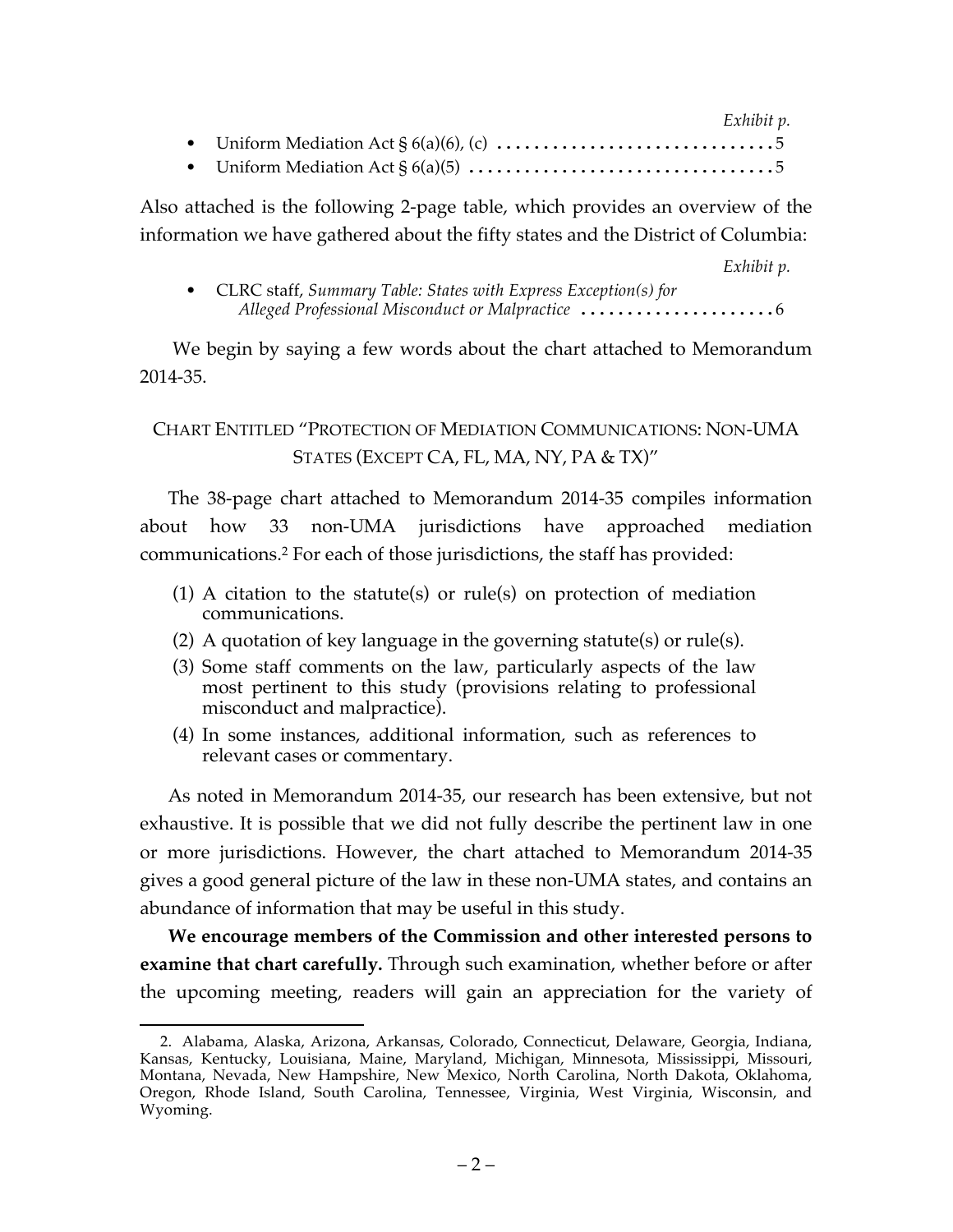approaches used in other states. Perhaps more importantly, readers may spot one or more ideas that might be useful in California, or could be adapted in some manner to be appropriate for California. The chart might also provide clues as to approaches to avoid. The staff expects to refer back to the chart or materials in it from time to time as this study progresses.

## OVERVIEW OF THE LAW IN THE FIFTY STATES AND THE DISTRICT OF COLUMBIA

Between the chart just described, the UMA information previously presented, the discussions of Florida, Massachusetts, and New York law in Memorandum 2014-35, the Pennsylvania and Texas statutes attached to this supplement, and our familiarity with California law, the staff now has a general understanding of the state of the law in each of the fifty states and the District of Columbia. We plan to discuss federal law later.

To provide a concise overview of the law across the country, we prepared a table summarizing the results of our research.3 As the table shows, in nineteen states plus the District of Columbia, the statute(s) or rule(s) protecting mediation communications has one or more exceptions *expressly* addressing alleged attorney misdeeds or alleged professional misdeeds more generally (thus encompassing attorney misdeeds). Those jurisdictions have a total population of approximately 102.8 million people, or about 36.9% of the total U.S. population.

The remaining 31 states fall into the following categories:

- In eleven of those states (with approximately 39.1 million people, or about 14.0% of the total U.S. population), the statute or rule protecting mediation communications includes one or more express exceptions relating to alleged mediator misdeeds but not any other type of professional misdeeds.
- In California and seventeen other states (with approximately 114.0 million people, or about 40.9% of the total U.S. population), the statute or rule protecting mediation communications has no exception expressly addressing professional misdeeds of any type.
- Two states (with approximately 22.9 million people, or about 8.2% of the total U.S. population) provide little or no protection for mediation communications.

 <sup>3.</sup> Alabama, Alaska, Arizona, Arkansas, Colorado, Connecticut, Delaware, Georgia, Indiana, Kansas, Kentucky, Louisiana, Maine, Maryland, Michigan, Minnesota, Mississippi, Missouri, Montana, Nevada, New Hampshire, New Mexico, North Carolina, North Dakota, Oklahoma, Oregon, Rhode Island, South Carolina, Tennessee, Virginia, West Virginia, Wisconsin, and Wyoming.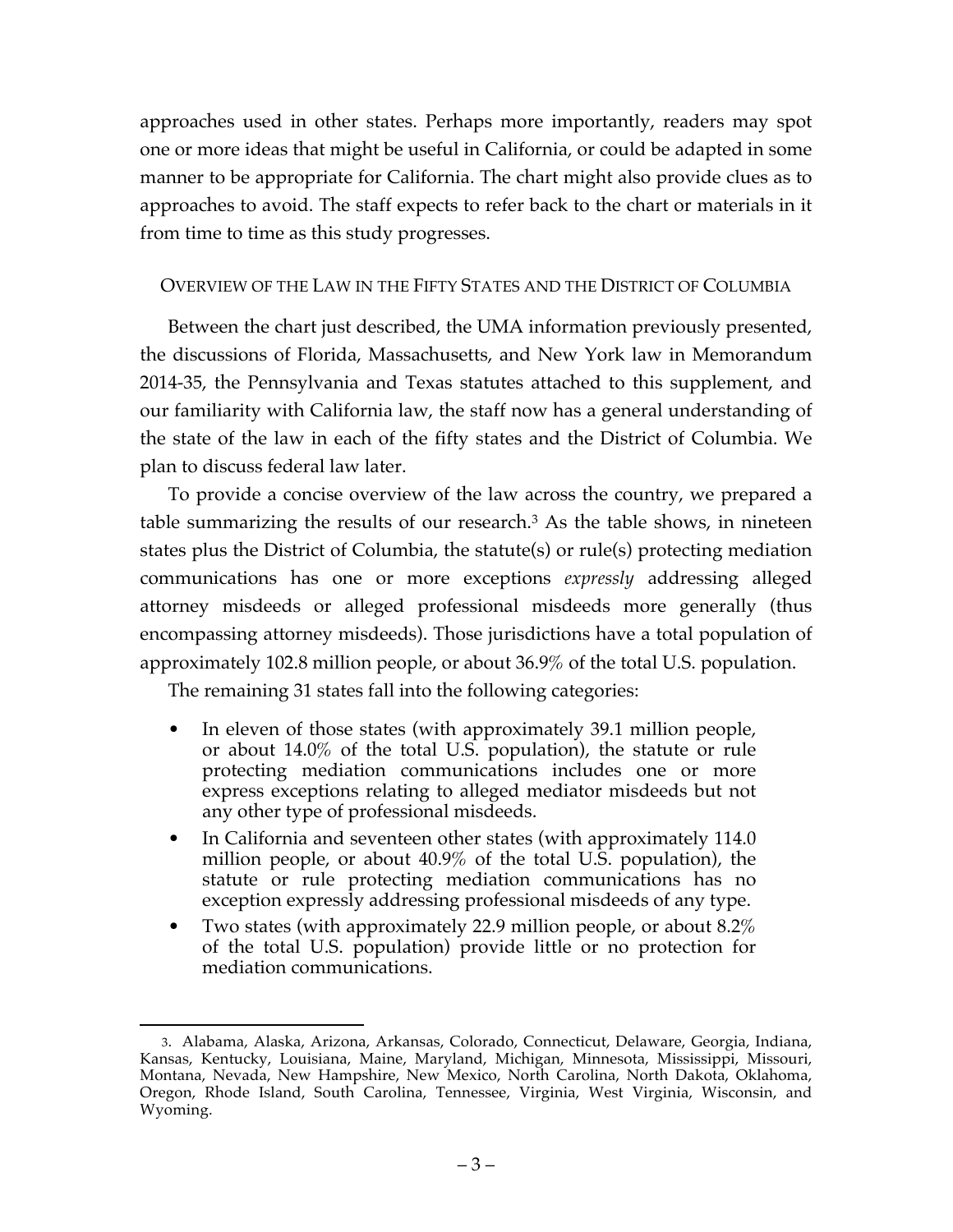In considering these figures, it is important to bear in mind that the staff's table only shows which jurisdictions have *expressly* addressed professional misdeeds in a statute or rule protecting mediation communications. If a jurisdiction has not expressly addressed the subject, a court might still imply an exception for evidence of alleged attorney misdeeds or for evidence of professional misdeeds more generally.

In addition, if a jurisdiction lacks an exception expressly addressing professional misdeeds, that does not necessarily mean that a mediation communication bearing on such misdeeds will be inadmissible and protected from disclosure. The communication might still be subject to disclosure because it is beyond the scope of the provision protecting mediation communications, or because it falls within another type of exception (e.g., an exception for evidence of fraud,<sup>4</sup> an exception for a disclosure required by statute,<sup>5</sup> or a "manifest" injustice" exception<sup>6</sup>).

Having provided an overview of our research results, it may also be helpful to discuss the extent of variation among the states. We turn to that next.

# EXTENT OF VARIATION IN EXPRESSLY ADDRESSING ATTORNEY MISDEEDS AND OTHER PROFESSIONAL MALFEASANCE

In expressly addressing the relationship between mediation confidentiality and professional malfeasance, states have taken a wide range of approaches. There are many different variables. For example,

• *Attorney vs. Mediator vs. Professional.* Some provisions squarely address attorney discipline or legal malpractice,<sup>7</sup> the topic most clearly within the scope of this study. Other provisions expressly focus on alleged mediator wrongdoing.8 Still other provisions refer

 <sup>4.</sup> See, e.g., Maine R. Evid. 408(b).

<sup>5.</sup> See, e.g., Ariz. Rev. Stat. § 12-2238(B)(3).

<sup>6.</sup> See, e.g., Wisc. Stat. § 904.085(4)(e).

<sup>7.</sup> See, e.g., N.C. Gen. Stat. § 7A-38.1(*l*)(2) (Evidence of statement made in mediated settlement conference is inadmissible in any action on same claim except "[i]n disciplinary proceedings before the State Bar …."); Va. Code Ann. § 8.01-581.22 (Any mediation communication is confidential and is not subject to disclosure in judicial or administrative proceeding except "where communications are sought or offered to prove or disprove a claim or complaint of misconduct or malpractice filed against a party's legal representative based on conduct occuring during a mediation.").

<sup>8.</sup> See, e.g., Ala. Civ. Ct. Mediation R. 11(a)(3)(iii) (Confidentiality provisions shall not apply "to the extent necessary if a party to the mediation files a claim or complaint against a mediator or mediation program alleging professional misconduct by the mediator arising from the mediation."); Md. Code, Court & Judicial Proceedings § 3-1804(b)(2) (Mediation participant may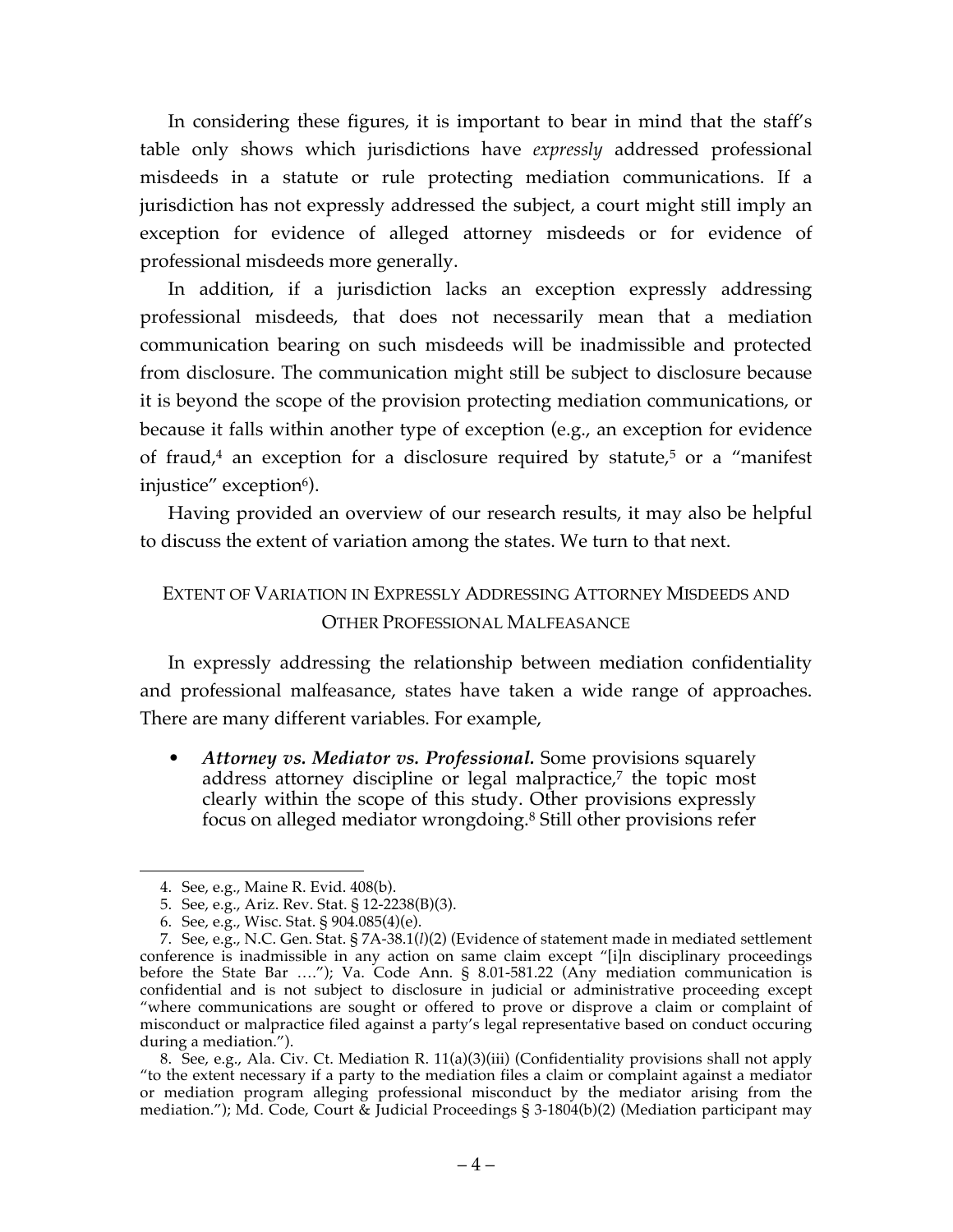to professional misconduct or malpractice, which could encompass professionals other than attorneys or mediators, such as accountants, doctors, building contractors, and others.<sup>9</sup>

Some of the states with a provision referring to professional malfeasance also have a separate provision that addresses mediator malfeasance in a different manner, <sup>10</sup> or supplements the general treatment of professional misconduct.<sup>11</sup> Other states appear to treat mediator malfeasance the same way as other types of professional malfeasance.12

- *Disciplinary Proceeding vs. Malpractice Proceeding.* Some states have separate exceptions for a disciplinary proceeding (e.g., a State Bar proceeding seeking suspension of an attorney for extortionate statements in a mediation) and a malpractice proceeding (e.g., a suit by a client against his attorney, seeking to recover damages for providing incorrect tax advice in a mediation).13 Other states lump the two types of proceedings together in a single exception,14 or only provide an exception for only one of them.15
- *Proof of Allegations vs. Defense Against Allegations.* Some of the exceptions are even-handed, permitting use of mediation communications to prove or disprove alleged professional malfeasance.16 Florida's exceptions expressly extend not only to

10. See, e.g., Md. Code, Courts & Judicial Proceedings § 3-1804(b)(2)-(3) (mediator can be compelled to testify with regard to allegations of mediator misconduct or malpractice, but not with regard to other alleged professional misconduct or negligence); N.M. Stat. Ann. § 44-7B-5(C)(2) (same); UMA §  $6(a)$ (5)-( $6$ ), (c) (same).

11. See, e.g., Mich. Ct. R. 2.412(D)(4) (permitting disclosure of mediation communications when "necessary for a court to resolve disputes about the mediator's fee").

12. See, e.g., Fla. Stat. §§ 44.405(4)(a)(4), (6); N.M. Stat. Ann. § 44-7B-5(A)(8); see also Maine R. Evid. 514(c)(4)-(5) (professional misconduct exception for mediation party, nonparty participant, or representative of party applies to claim "based on conduct occurring during a mediation," while similar exception for mediator misconduct contains no such limitation, presumably because it is assumed that any claim involving mediator would be "based on conduct occuring during a mediation.").

13. See, e.g., Fla. Stat. §§ 44.405(4)(a)(4), (6); Mich. Ct. R. 2.412(D)(10), (11).

14. See, e.g., Maine R. Evid. 514(c)(4), (5); N.M. Stat. Ann. § 44-7B-5(A)(8).

15. See, e.g., N.C. Gen. Stat. § 7A-38.1(*l*)(2).

16. See, e.g., Kan. Stat. Ann. § 60-452a (Mediation confidentiality and privilege shall not apply to "[i]nformation that is reasonably necessary to allow investigation of or action for ethical violations against the neutral person conducting the proceeding or for the defense of the neutral person or staff of an approved program conducting the proceeding in an action against the neutral person or staff of an approved program if the action is filed by a party to the

disclose mediation communications "[t]o the extent necessary to assert or defend against allegations of mediator misconduct or negligence.").

<sup>9.</sup> See, e.g., Minn. Stat. § 595.02, Subd. 1a(3) (No person presiding at ADR proceeding shall be competent to testify in subsequent civil proceeding or administrative hearing as to any statement or conduct in ADR proceeding except statement or conduct that could "constitute professional misconduct."); N.M. Stat. Ann. § 44-7B-5(A)(8) (Mediation communications are not confidential if they "are sought or offered to disprove a claim or complaint of professional misconduct or malpractice based on conduct during a mediation and filed against a mediation party or nonparty participant.").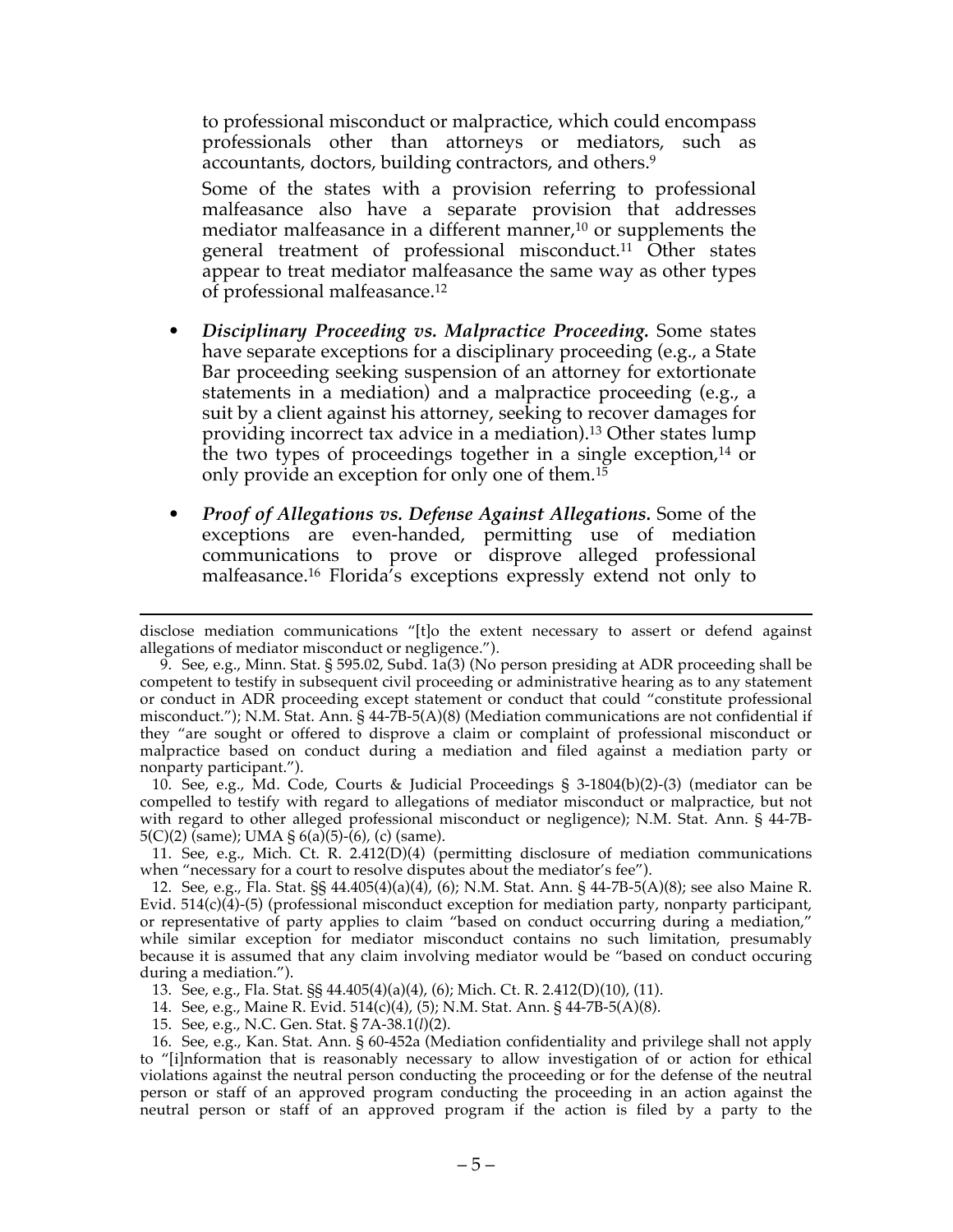proving and defending against allegations of professional malfeasance, but also to reporting of such conduct.17

In other states, the statutory exception appears exclusively or primarily directed at allowing a mediator to defend against allegations of professional malfeasance.18

- *Professional Malfeasance During Mediation vs. Other Professional Malfeasance.* Some provisions create an exception to mediation confidentiality only for evidence of professional malfeasance that allegedly occurred *during* mediation.19 In other states, the exception is not expressly limited to malfeasance *during* mediation.20
- *In Camera Proceedings.* Some states use *in camera* procedures in handling mediation communications bearing on professional malfeasance. For example, the Comment to Alabama's mediation confidentiality provision explains: "Any review of mediation proceedings as allowed under Rule 11(b)(3) [relating to alleged mediator misconduct] should be conducted in an *in camera* hearing or by an *in camera* inspection."21
- *Limitations on the Extent of Disclosure.* Some states impose explicit limitations on the extent to which mediation communications can be used to prove or disprove professional malfeasance. For example, Florida's mediation confidentiality exception for professional malpractice applies "solely for the

19. See, e.g., Maine R. Evid. 514(c)(5) (There is no mediation privilege for "communications sought or offered to prove or disprove a claim or complaint of professional misconduct or malpractice filed against a mediation party, nonparty participant, or representative of a party *based on conduct occurrring during a* mediation.") (emphasis added); Va. Code Ann. § 8.01-581.22 (Mediation communications are confidential and protected from disclosure except "where communications are sought or offered to prove or disprove a claim or complaint of misconduct or malpractice filed against a party's legal representative *based on conduct occurring during a mediation*.") (emphasis added).

proceeding."); Maine R. Evid.  $514(c)(4)$ , (5) (There is no mediation privilege for communications sought or offered to "prove or disprove" a claim of professional misconduct or malpractice).

<sup>17.</sup> Fla. Stat. §§ 44.405(4)(a)(4), (6).

<sup>18.</sup> See, e.g., Ga. ADR R. VII(B) ("Confidentiality does not extend to documents or communications relevant to legal claims or disciplinary complaints brought against a neutral or an ADR program and arising out of an ADR process. Documents or communications relevant to such claims or complaints may be revealed only to the extent necessary to protect the neutral or ADR program."); Okla. Stat. tit. 12, § 1805(F) ("If a party who has participated in mediation brings an action for damages against a mediator arising out of mediation, for purposes of that action the privilege provided for in subsection A of this section shall be deemed to be waived as to the party bringing the action.").

<sup>20.</sup> See, e.g., Mich. Ct. R. 2.412(D)(10) (Mediation communication may be disclosed when "[t]he disclosure is included in a report of professional misconduct filed against a mediation participant or is sought or offered to prove or disprove misconduct allegations in the attorney discipline process.").

<sup>21.</sup> Comment to Ala. Civ. Ct. Mediation R.11.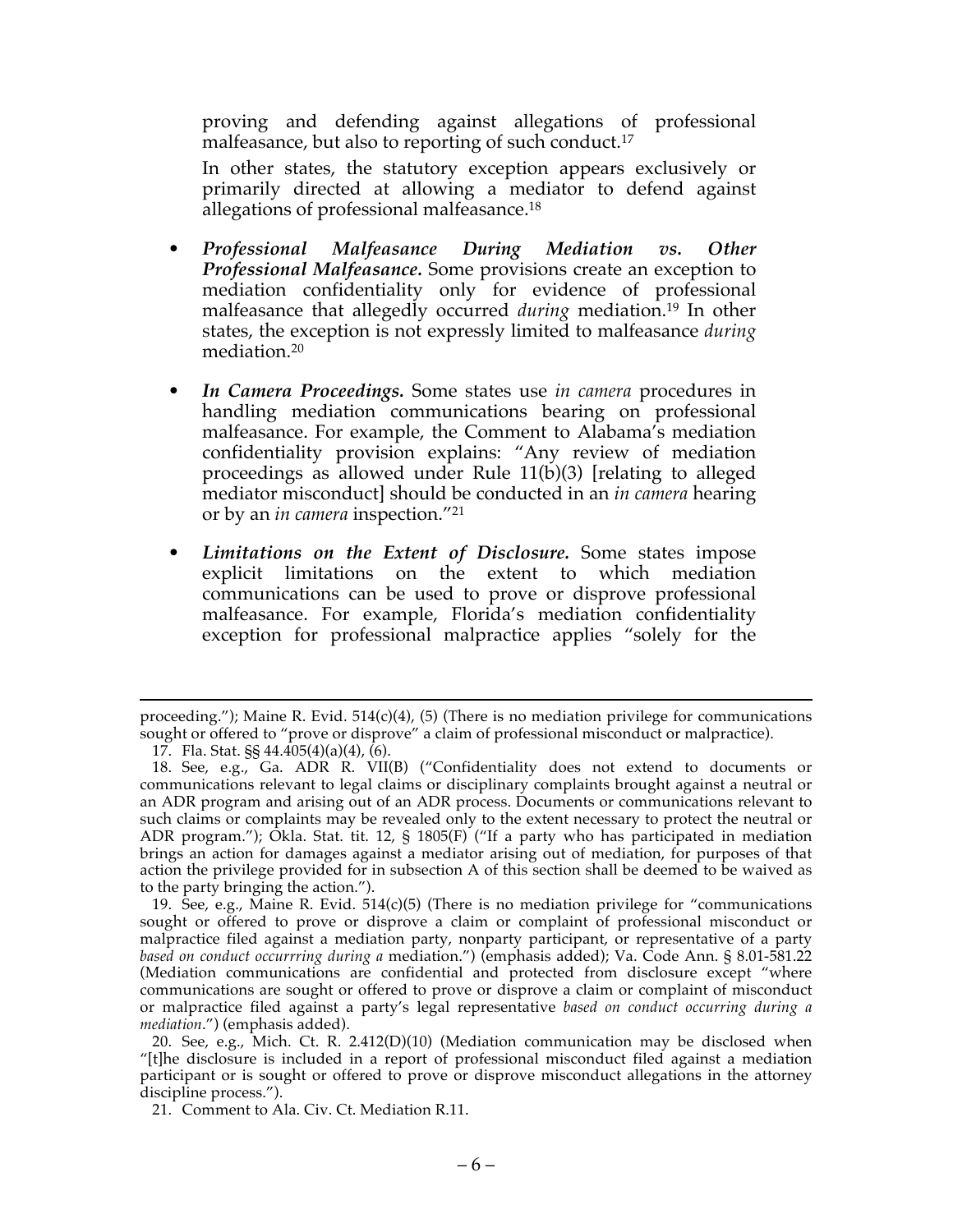purpose of the professional malpractice proceeding."22 Similarly, an Oregon provision says that "[i]n an action for damages or other relief between a party to a mediation and a mediator or mediation program, confidential mediation communications or confidential mediation agreements may be disclosed *to the extent necessary to prosecute or defend the matter.*"23 The same provision further states that "[a]t the request of a party, the court may seal any part of the record of the proceeding to prevent further disclosure of the mediation communications or agreements."24

**•** *Professional Malfeasance by a Mediation Party.* Some of the provisions expressly addressing the intersection of mediation confidentiality and professional malfeasance clearly encompass evidence relating to professional malfeasance *by a mediation party*, not just evidence relating to professional malfeasance by a mediation participant who is assisting a party or conducting the mediation.25 Other provisions are less clear on this point, or appear inapplicable to a mediation party. 26

The Commission should **bear these variables in mind as it assesses the various provisions and their impact, and determines how to proceed in California.** It should also **be mindful of other important distinctions between the protection for mediation communications provided in different states** (such as differing waiver rules and scope limitations), **as well as differences in mediation cultures** (such as usage of mandatory mediation). Due to the many factors that may differ from one state to another, the Commission should be **cautious and careful in drawing comparisons across state lines.**

### NEXT STEPS

The staff's research on the law of other jurisdictions is almost complete. For the next meeting, we will present detailed information about the pertinent law in Pennsylvania and Texas, as well as some further information about a few of the non-UMA states. We will also describe federal law on the subject.

**If anyone is aware of a potentially interesting approach used by another country, please share your knowledge and thoughts with the Commission.** Unless the Commission otherwise instructs, the staff does not plan to

 <sup>22.</sup> Fla. Stat. §§ 44.405(4)(a)(4); see also Fla. Stat. §§ 44.405(4)(a)(6) (imposing similar limitation with respect to investigation of professional misconduct).

<sup>23.</sup> Or. Rev. Stat. § 36.222(5).

<sup>24.</sup> *Id.*

<sup>25.</sup> See, e.g., Maine R. Evid. 514(c)(5); Md. Code, Courts & Judicial Proceedings § 3-1804(b)(3).

<sup>26.</sup> See, e.g., UMA § 6(a)(6); Va. Code. Ann. § 8.01-581.22.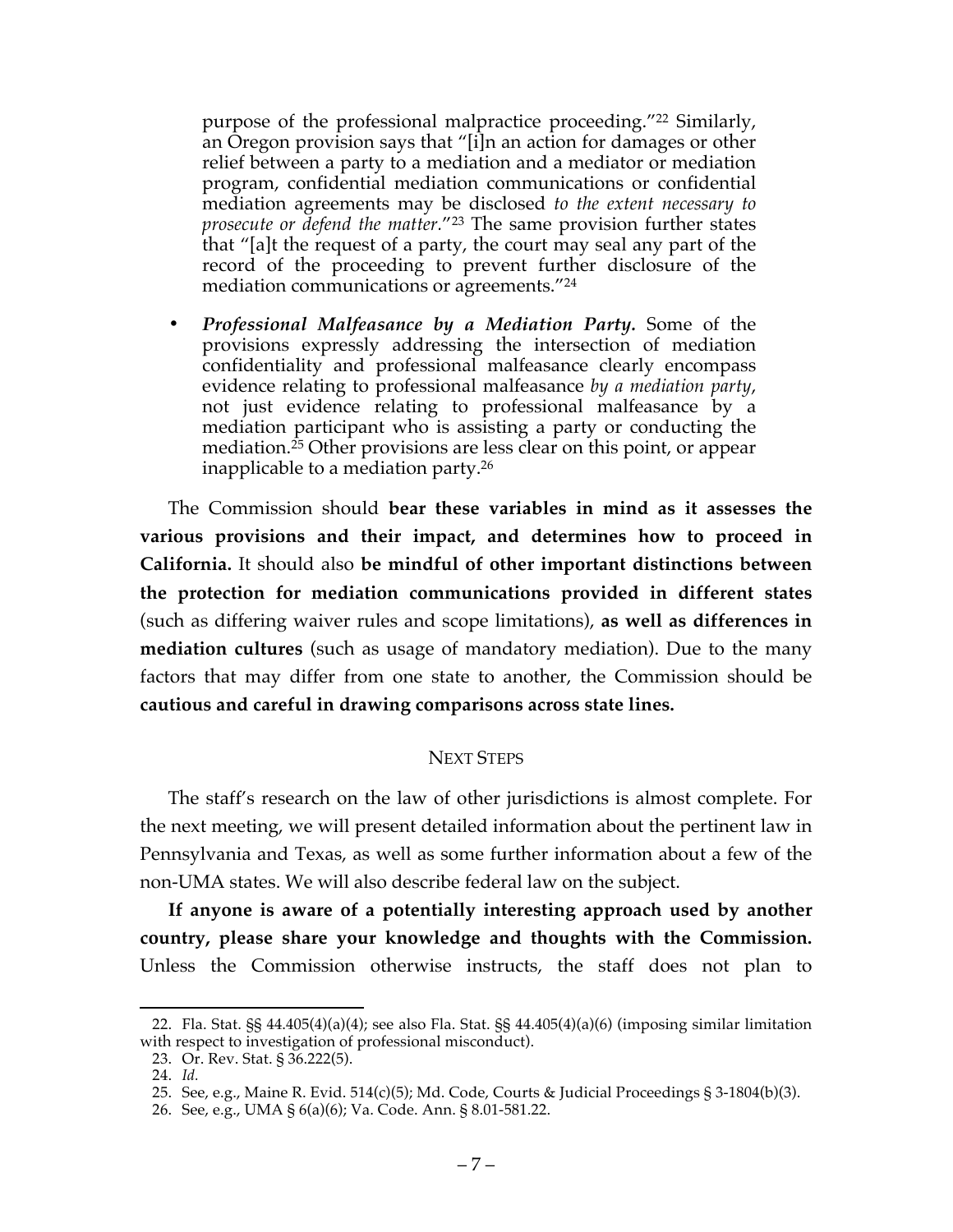systematically research international law on the subject. While such research might be helpful, our resources are too limited to invest the necessary effort.

After completing the above work, we will begin reviewing and analyzing the scholarly commentary relevant to this study. Our tentative plan is to focus on articles containing empirical data first, and then look at the literature more broadly.

In addition to researching the law of other jurisdictions and scholarly commentary, we still need to devote some time to examining certain aspects of California law on the subject: Some key cases not already discussed in detail, Evidence Code Section 958, California's system for handling complaints about mediators in court-ordered mediations, and perhaps a few other matters.

Once the Commission has completed the background work described above (most of which is explicitly called for by the resolution directing this study), it will be ready to begin formulating a tentative recommendation. **Until the background work is completed, it seems wise to keep an open mind on how to address the issues.** We encourage everyone to be patient with the Commission's time-tested study process.

Respectfully submitted,

Barbara Gaal Chief Deputy Counsel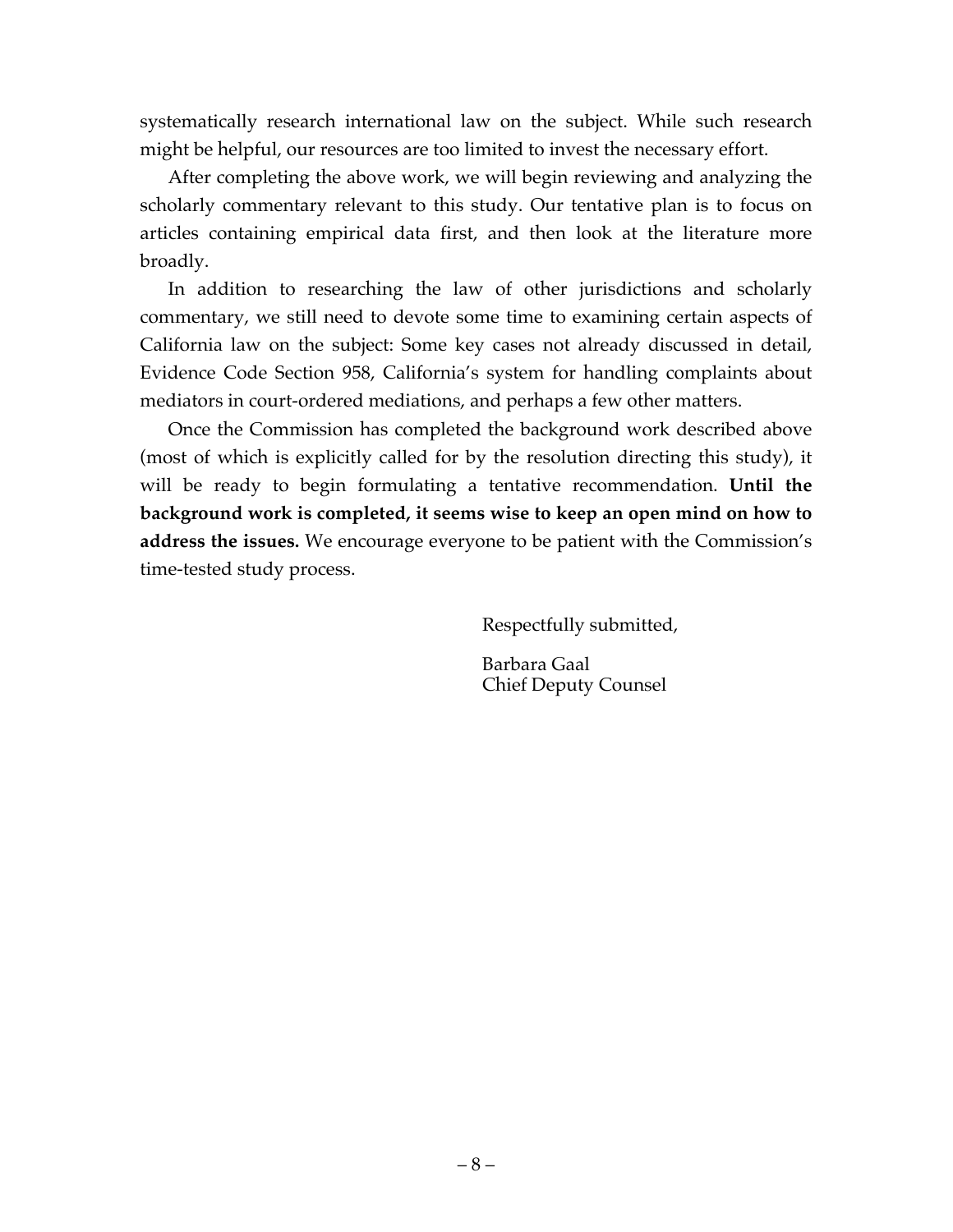## PENNSYLVANIA MEDIATION PRIVILEGE (42 PA. CONS. STAT. § 5949)

#### **§ 5949. Mediation Privilege**

5949. (a) *General rule.* — Except as provided in subsection (b), all mediation communications and mediation documents are privileged. Disclosure of mediation communications and mediation documents may not be required or compelled through discovery or any other process. Mediation communications and mediation documents shall not be admissible as evidence in any action or proceeding, including, but not limited to, a judicial, administrative or arbitration action or proceeding.

(b) *Exceptions.*

(1) A settlement document may be introduced in an action or proceeding to enforce the settlement agreement expressed in the document, unless the settlement document by its terms states that it is unenforceable or not intended to be legally binding.

(2) To the extent that the communication or conduct is relevant evidence in a criminal matter, the privilege and limitation set forth in subsection (a) does not apply to:

(i) a communication of a threat that bodily injury may be inflicted on a person;

(ii) a communication of a threat that damage may be inflicted on real or personal property under circumstances constituting a felony; or

(iii) conduct during a mediation session causing direct bodily injury to a person.

(3) The privilege and limitation set forth under subsection (a) does not apply to a fraudulent communication during mediation that is relevant evidence in an action to enforce or set aside a mediated agreement reached as a result of that fraudulent communication.

(4) Any document which otherwise exists, or existed independent of the mediation and is not otherwise covered by this section, is not subject to this privilege.

(c) *Definitions —* As used in this section, the following words and phrases shall have the meanings given to them in this subsection:

′′*Mediation.*′′ — The deliberate and knowing use of a third person by disputing parties to help them reach a resolution of their dispute. For purposes of this section, mediation commences at the time of initial contact with a mediator or mediation program.

′′*Mediation communication.*′′ — A communication, verbal or nonverbal, oral or written, made by, between or among a party, mediator, mediation program or any other person present to further the mediation process when the communication occurs during a mediation session or outside a session when made to or by the mediator or mediation program.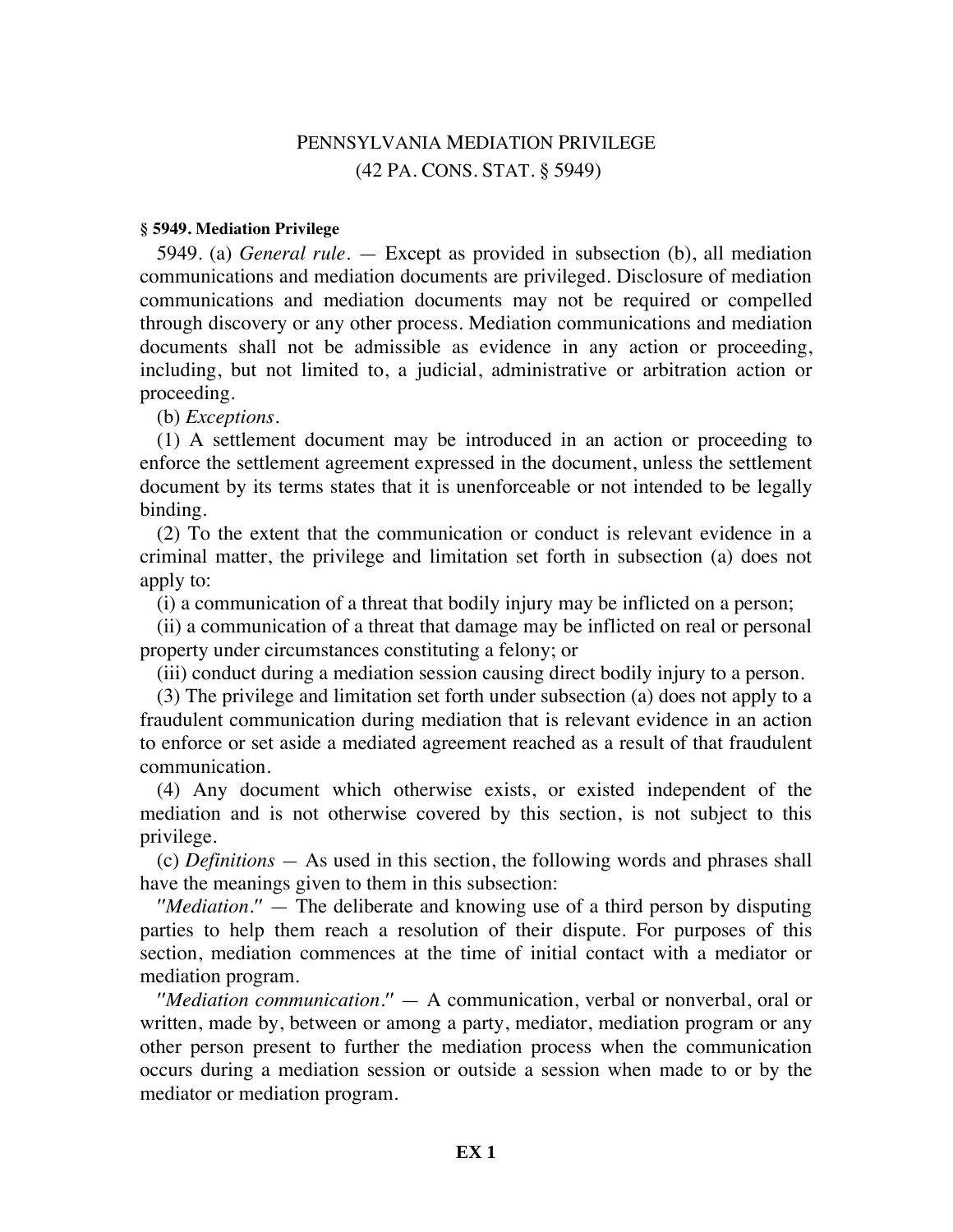′′*Mediation document.*′′ — Written material, including copies, prepared for the purpose of, in the course of or pursuant to mediation. The term includes, but is not limited to, memoranda, notes, files, records and work product of a mediator, mediation program or party.

′′*Mediation program.*′′ — A plan or organization through which mediators or mediation may be provided.

′′*Mediator.*′′ — A person who performs mediation.

 $\mathit{''Set}$ *lement document.* $\mathit{''} - A$  written agreement signed by the parties to the agreement.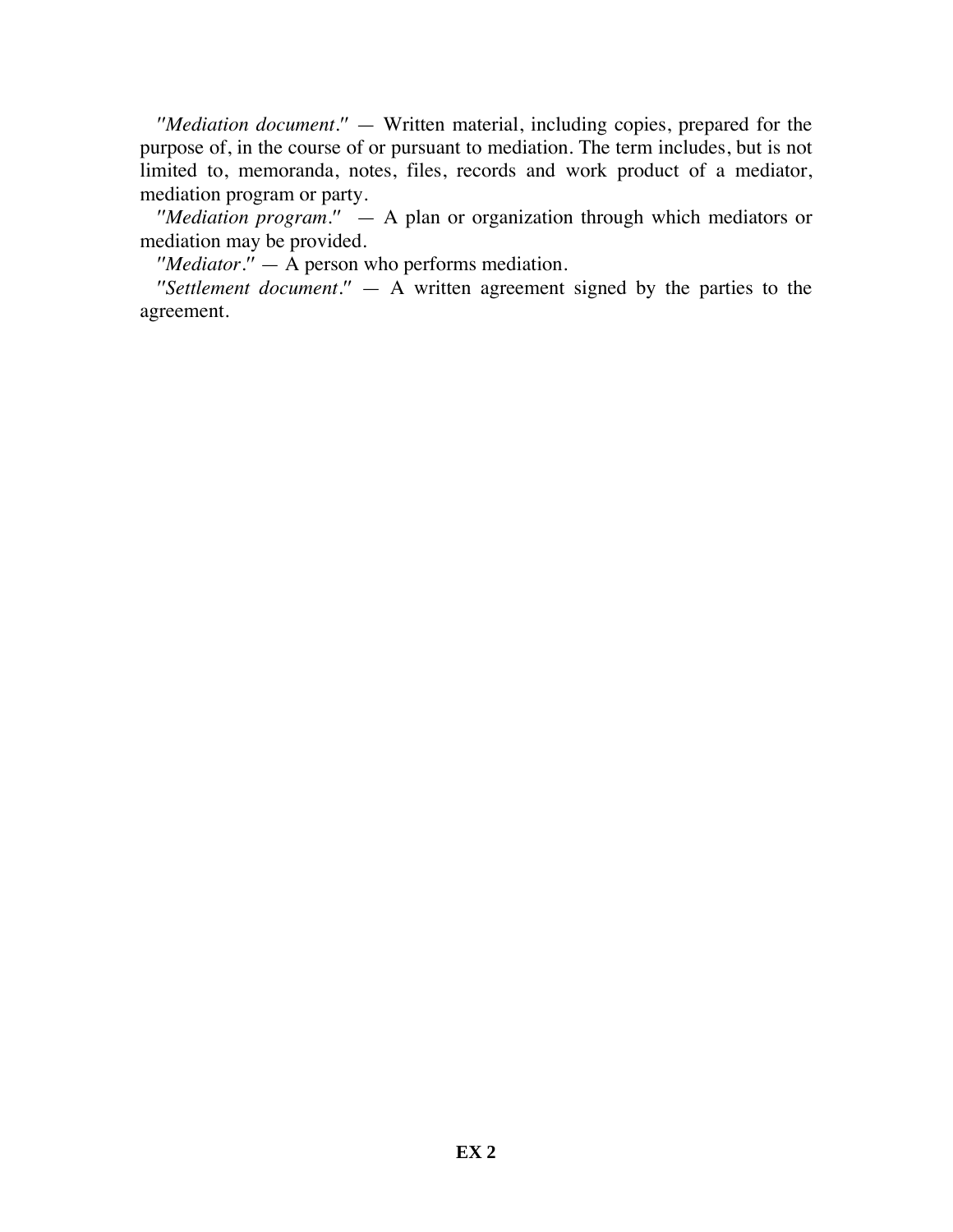## TEXAS CIVIL PRACTICE & REMEDIES CODE SECTION 154.053

#### **§ 154.053. Duties of impartial third party**

154.053. (a) A person appointed to facilitate an alternative dispute resolution procedure under this subchapter shall encourage and assist the parties in reaching a settlement of their dispute but may not compel or coerce the parties to enter into a settlement agreement.

(b) Unless expressly authorized by the disclosing party, the impartial third party may not disclose to either party information given in confidence by the other and shall at all times maintain confidentiality with respect to communications relating to the subject matter of the dispute.

(c) Unless the parties agree otherwise, all matters, including the conduct and demeanor of the parties and their counsel during the settlement process, are confidential and may never be disclosed to anyone, including the appointing court.

(d) Each participant, including the impartial third party, to an alternative dispute resolution procedure is subject to the requirements of Subchapter B, Chapter 261, Family Code, and Subchapter C, Chapter 48, Human Resources Code.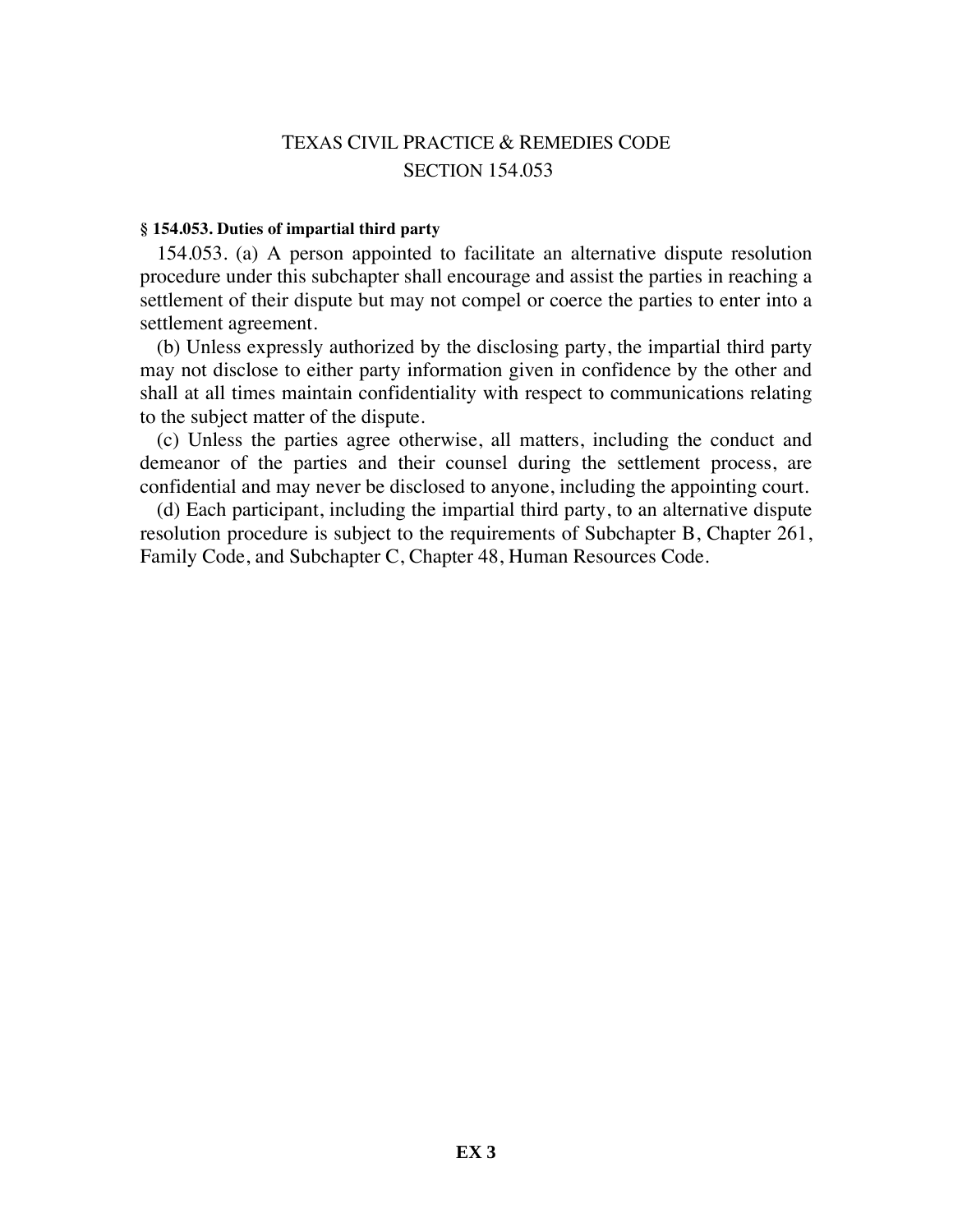## TEXAS CIVIL PRACTICE & REMEDIES CODE SECTION 154.073

#### **§ 154.073. Confidentiality of communications in alternative dispute resolution procedure**

154.073. (a) Except as provided by Subsections (c), (d), (e), and (f), a communication relating to the subject matter of any civil or criminal dispute made by a participant in an alternative dispute resolution procedure, whether before or after the institution of formal judicial proceedings, is confidential, is not subject to disclosure, and may not be used as evidence against the participant in any judicial or administrative proceeding.

(b) Any record made at an alternative dispute resolution procedure is confidential, and the participants or the third party facilitating the procedure may not be required to testify in any proceedings relating to or arising out of the matter in dispute or be subject to process requiring disclosure of confidential information or data relating to or arising out of the matter in dispute.

(c) An oral communication or written material used in or made a part of an alternative dispute resolution procedure is admissible or discoverable if it is admissible or discoverable independent of the procedure.

(d) A final written agreement to which a governmental body, as defined by Section 552.003, Government Code, is a signatory that is reached as a result of a dispute resolution procedure conducted under this chapter is subject to or excepted from required disclosure in accordance with Chapter 552, Government Code.

(e) If this section conflicts with other legal requirements for disclosure of communications, records, or materials, the issue of confidentiality may be presented to the court having jurisdiction of the proceedings to determine, in camera, whether the facts, circumstances, and context of the communications or materials sought to be disclosed warrant a protective order of the court or whether the communications or materials are subject to disclosure.

(f) This section does not affect the duty to report abuse or neglect under Subchapter B, Chapter 261, Family Code, and abuse, exploitation, or neglect under Subchapter C, Chapter 48, Human Resources Code.

(g) This section applies to a victim-offender mediation by the Texas Department of Criminal Justice as described in Article 56.13, Code of Criminal Procedure.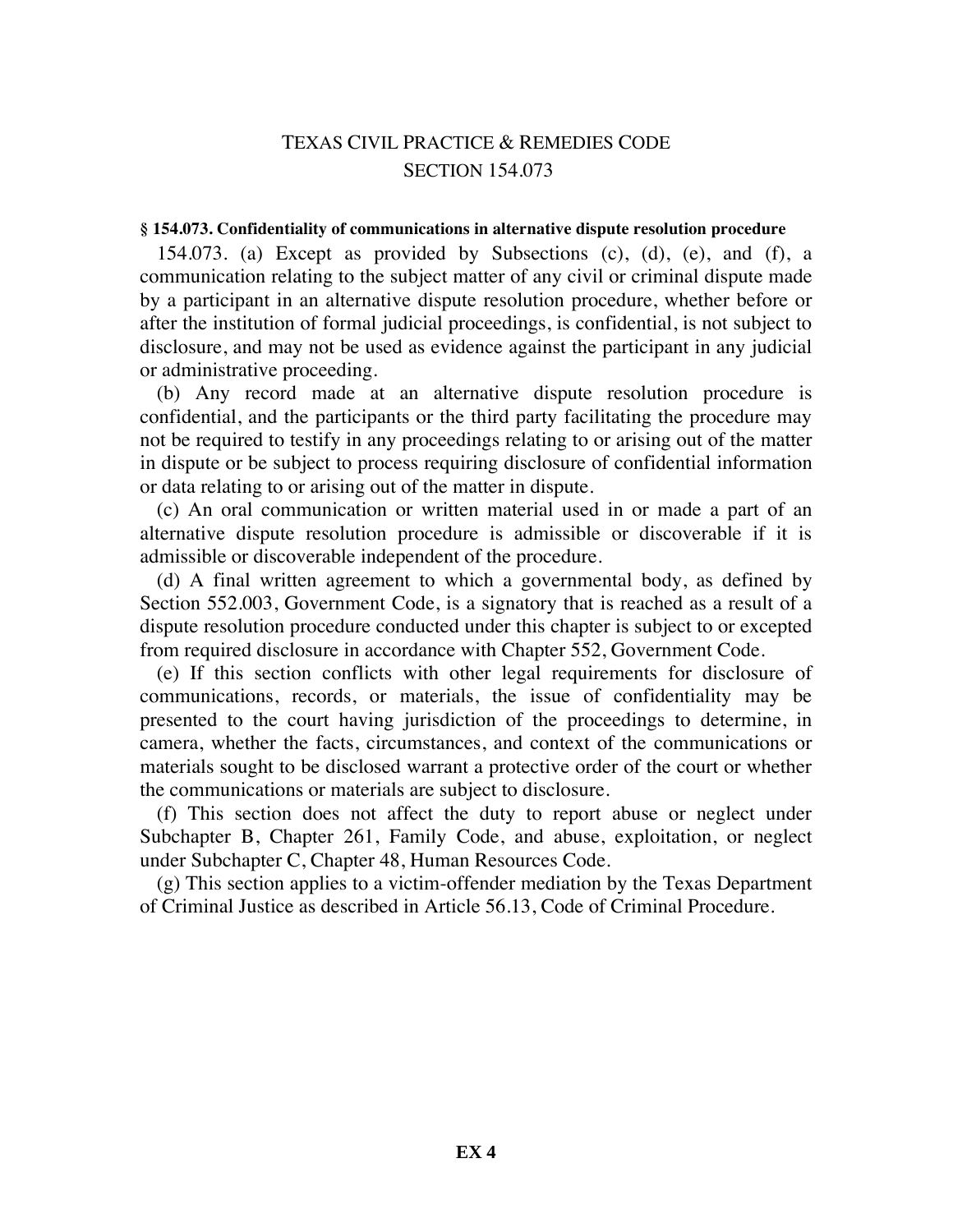# UMA EXCEPTION FOR PROFESSIONAL MISCONDUCT OR MALPRACTICE (UMA  $\S$  6(a)(6), (c))

### **SECTION 6. EXCEPTIONS TO PRIVILEGE.**

(a) There is no privilege under Section 4 for a mediation communication that is: ….

(6) except as otherwise provided in subsection (c), sought or offered to prove or disprove a claim or complaint of professional misconduct or malpractice filed against a mediation party, nonparty participant, or representative of a party based on conduct occurring during a mediation ….

….

(c) A mediator may not be compelled to provide evidence of a mediation communication referred to in subsection  $(a)(6)$  ...

# UMA EXCEPTION FOR MEDIATOR MISCONDUCT OR MALPRACTICE (UMA  $\S$  6(a)(5))

### **SECTION 6. EXCEPTIONS TO PRIVILEGE.**

(a) There is no privilege under Section 4 for a mediation communication that is: ….

(5) sought or offered to prove or disprove a claim or complaint of professional misconduct or malpractice filed against a mediator ….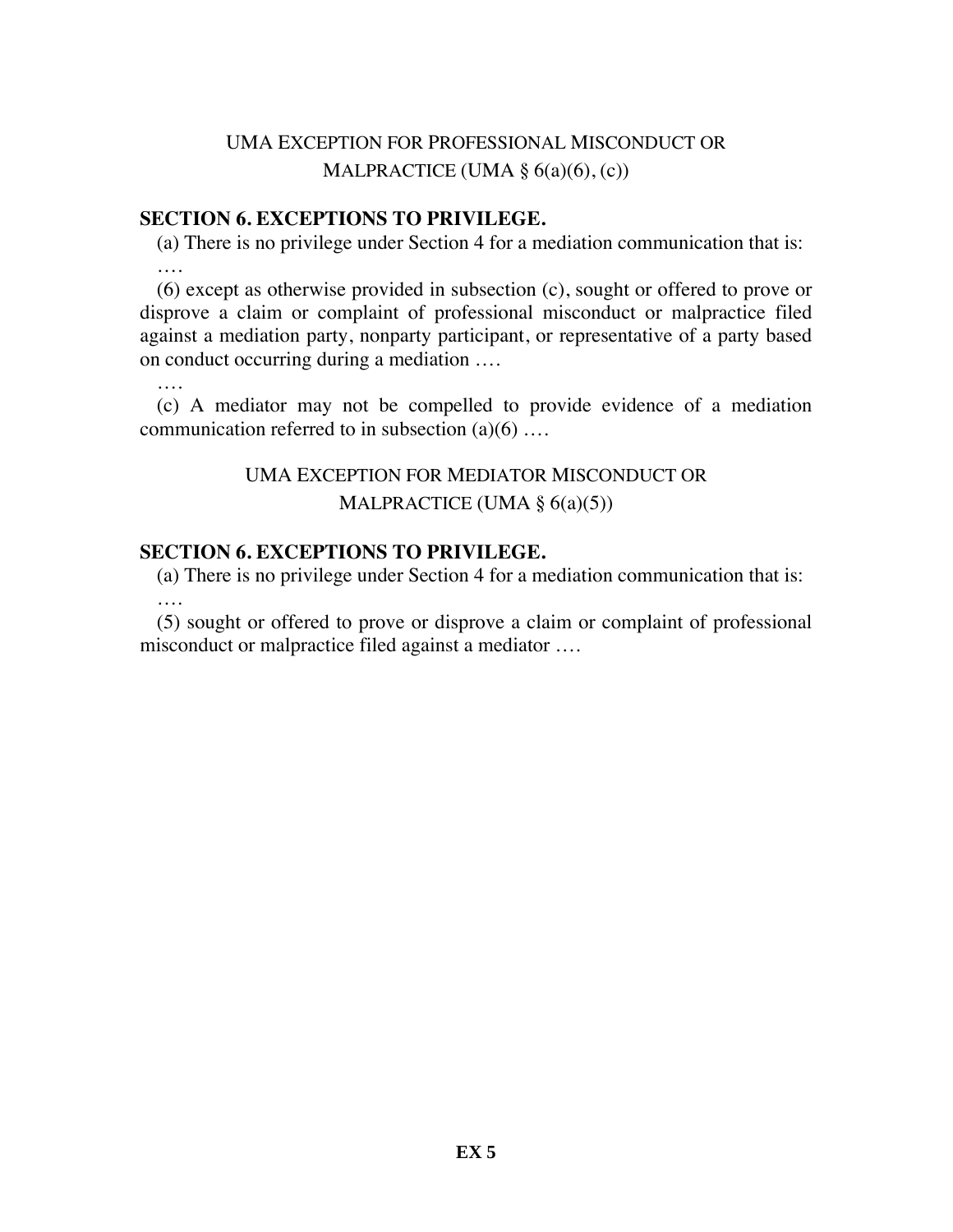# SUMMARY TABLE: STATES WITH EXPRESS EXCEPTION(S) FOR ALLEGED PROFESSIONAL MISCONDUCT OR MALPRACTICE

☞ **Staff Note.** In the chart that follows, gray shading indicates jurisdictions in which the statute or rule protecting mediation communications has one or more exceptions expressly addressing alleged attorney misdeeds or alleged professional misdeeds more generally (thus encompassing attorney misdeeds).

The unshaded parts of the chart pertain to jurisdictions in which the statute or rule protecting mediation communications has no such exception, or there is no statute or rule specifically protecting mediation communications. Those jurisdictions fall into several categories: (a) jurisdictions with one or more exceptions that expressly address alleged mediator misdeeds but not any other type of professional misdeeds, (b) jurisdictions that do not expressly address any type of professional misdeeds, and (c) jurisdictions that do not have a statute or rule specifically protecting mediation communications.

Deciding how to categorize each jurisdiction for purposes of this chart involved some judgment calls. The staff did its best to properly classify each jurisdiction. While there may be room for debate about how to classify certain jurisdictions, we hope that this chart will be useful in providing an overall picture of the state of the law.

In using this chart, it is important to bear in mind that it only shows which jurisdictions have *expressly* addressed professional misdeeds in a statute or rule protecting mediation communications. If a jurisdiction has not expressly addressed the subject, a court might still imply an exception for evidence of alleged attorney misdeeds or for evidence of professional misdeeds more generally. In addition, if a jurisdiction lacks an exception expressly addressing professional misdeeds, that does not necessarily mean that a mediation communication bearing on such misdeeds will be inadmissible and protected from disclosure. The communication might still be admissible pursuant to another type of exception (e.g., an exception for evidence of fraud, an exception for a disclosure required by statute, or a "manifest injustice" exception).

| <b>TYPE OF STATUTE OR RULE</b>                                                                                                                                                                        | <b>STATES</b>                                                 | <b>TOTAL</b>      | <b>POPULATION</b><br>(APPROXIMATE) |
|-------------------------------------------------------------------------------------------------------------------------------------------------------------------------------------------------------|---------------------------------------------------------------|-------------------|------------------------------------|
| <b>Uniform Mediation Act</b><br>(includes express exception)<br>for professional misconduct<br>or malpractice $&$ express<br>exception specifically for<br>mediator misconduct or<br>malpractice)     | HI, ID, IL, IA,<br>NE, NJ, OH, SD,<br>UT, VT, WA<br>(plus DC) | $11$ (plus<br>DC) | 48,900,000                         |
| Statute protecting mediation<br>communications includes<br>express exception for attorney<br>disciplinary proceeding $\&$<br>mediator disciplinary<br>proceeding                                      | NC                                                            | 1                 | 8,000,000                          |
| Statute protecting mediation<br>communications includes<br>several express exceptions<br>relating to mediator misdeeds<br>$\&$ express exception relating<br>to attorney misconduct or<br>malpractice | <b>VA</b>                                                     | $\mathbf{1}$      | 7,000,000                          |